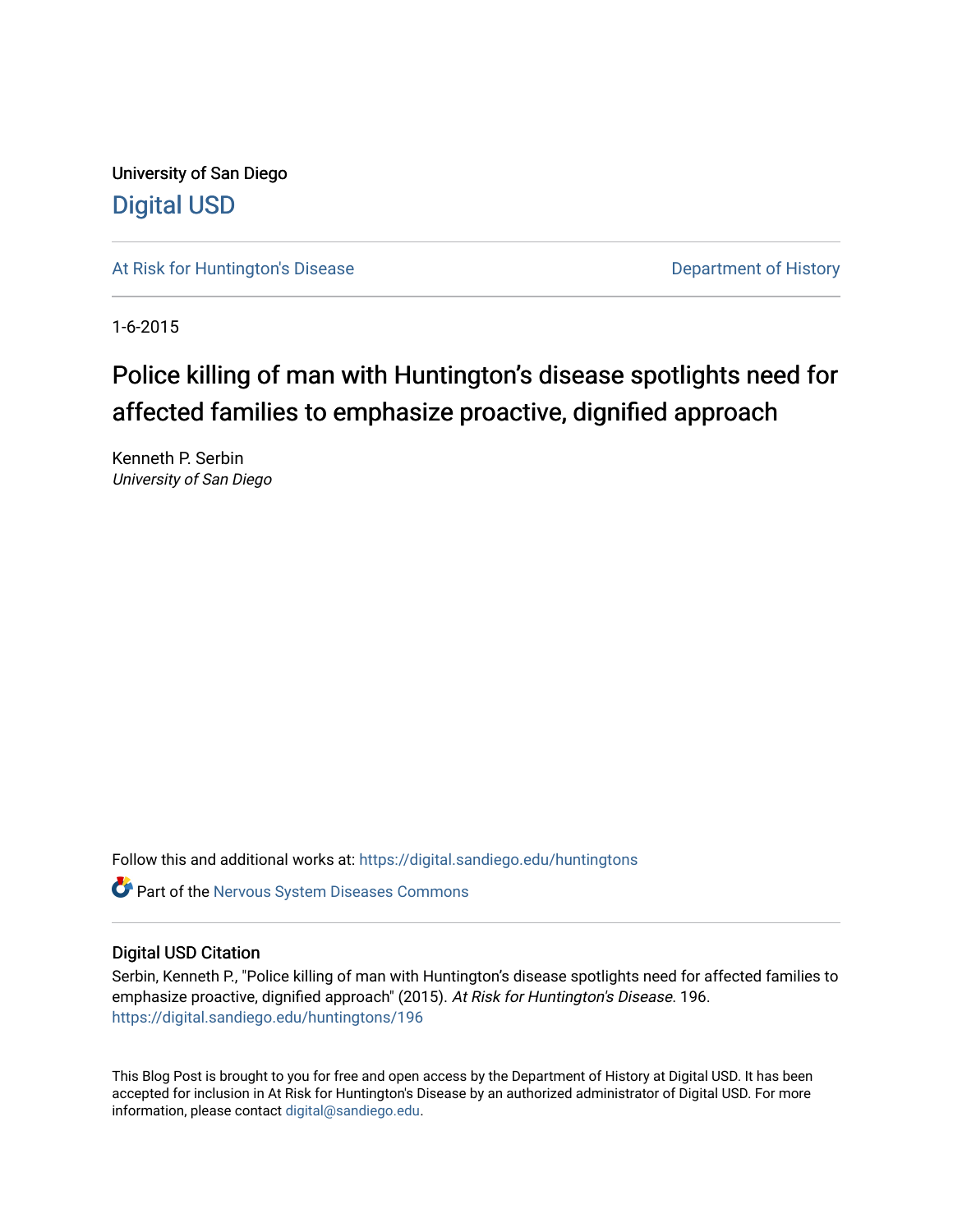#### More **[Create Blog](https://www.blogger.com/home#create) [Sign In](https://www.blogger.com/)**

# [At Risk for Huntington's Disease](http://curehd.blogspot.com/)

*HD is a genetically caused brain disorder that causes uncontrollable bodily movements and robs people's ability to walk, talk, eat, and think. The final result is a slow, ugly death. Children of parents with HD have a 50-50 chance of inheriting the disease. There is no cure or treatment.*

### Blog Archive

- $\blacktriangleright$  [2021](http://curehd.blogspot.com/2021/) (12)
- $2020(16)$  $2020(16)$
- $2019(19)$  $2019(19)$
- $\blacktriangleright$  [2018](http://curehd.blogspot.com/2018/) (16)
- $2017(14)$  $2017(14)$
- $2016(13)$  $2016(13)$
- $\sqrt{2015(24)}$  $\sqrt{2015(24)}$  $\sqrt{2015(24)}$
- [►](javascript:void(0)) [December](http://curehd.blogspot.com/2015/12/) (3)
- [►](javascript:void(0)) [November](http://curehd.blogspot.com/2015/11/) (2)
- [►](javascript:void(0)) [October](http://curehd.blogspot.com/2015/10/) (2)
- [►](javascript:void(0)) [September](http://curehd.blogspot.com/2015/09/) (3)
- $\blacktriangleright$  [August](http://curehd.blogspot.com/2015/08/) (1)
- $\blacktriangleright$  [July](http://curehd.blogspot.com/2015/07/) (1)
- $\blacktriangleright$  [June](http://curehd.blogspot.com/2015/06/) (1)
- $\blacktriangleright$  [May](http://curehd.blogspot.com/2015/05/) (3)
- $\blacktriangleright$  [April](http://curehd.blogspot.com/2015/04/) (2)
- $\blacktriangleright$  [March](http://curehd.blogspot.com/2015/03/) (1)
- $\blacktriangleright$  [February](http://curehd.blogspot.com/2015/02/) (3)
- [▼](javascript:void(0)) [January](http://curehd.blogspot.com/2015/01/) (2)
- $Fighting and writing -$  $Fighting and writing -$  $Fighting and writing -$ </u> to stay healthy: ten year...

Police killing of man with [Huntington's](http://curehd.blogspot.com/2015/01/police-killing-of-man-with-huntingtons.html) disease sp...

- $\blacktriangleright$  [2014](http://curehd.blogspot.com/2014/) (24)
- $-2013(30)$  $-2013(30)$  $-2013(30)$
- $2012(26)$  $2012(26)$
- $\blacktriangleright$  [2011](http://curehd.blogspot.com/2011/) (33)
- $\blacktriangleright$  [2010](http://curehd.blogspot.com/2010/) (26)
- $\blacktriangleright$  [2009](http://curehd.blogspot.com/2009/) (21)
- $\blacktriangleright$  [2008](http://curehd.blogspot.com/2008/) $(7)$
- $\blacktriangleright$  [2007](http://curehd.blogspot.com/2007/) $(7)$
- $\blacktriangleright$  [2006](http://curehd.blogspot.com/2006/) (4)
- $\blacktriangleright$  [2005](http://curehd.blogspot.com/2005/) (17)

#### About Me **GENE [VERITAS](https://www.blogger.com/profile/10911736205741688185)**

View my [complete](https://www.blogger.com/profile/10911736205741688185) profile

HD Links

#### TUESDAY, JANUARY 06, 2015

# Police killing of man with Huntington's disease spotlights need for affected families to emphasize proactive, dignified approach

The shooting death of a Philadelphia-area man apparently suffering from Huntington's disease, which perhaps led him to try to run over police officers with his car, has once again raised the perilously common issue of how police misunderstand HD.

Beyond prompting anger and the need for better police preparation, the death of [Joseph A. Pacini](https://www.facebook.com/japacini) can also stir the HD community to combat the stigma of the disease, redouble efforts towards treatments, and emphasize the dignity of affected individuals.

According to reports in the *Philadelphia Inquirer* (click [here](http://www.philly.com/philly/news/20150103_Results_to_come_on_Delco_man_s_Huntington_s_disease.html) and [here](http://www.philly.com/philly/news/local/20150101_Troubled_life_defines_Delco_man_killed_by_police.html)), Pacini, 52, died Dec. 30, 2014, in a town near Philadelphia after officers from three departments fired at least 22 shots, wounding him in the head, neck, shoulders, and chest.

Pacini's one-time girlfriend and a close friend told reporters that he suffered from HD. Family members said that Pacini's father, who had HD, committed suicide when Pacini was 21.

For the second time in less than four months, the incident raised the issue of police response to HD-afflicted individuals. In September, police in the small town of Westover, WV, held down Jeffrey Bane for nearly ten minutes after he clashed with officers; he struggled to breathe and pleaded for help. A bystander captured the scene on video ([click here](http://www.curehd.blogspot.com/2014/09/outrage-over-video-of-polices-rough.html) to read more).

Investigators in the Pacini case are conducting tests to confirm his HD status and whether he was using drugs and/or alcohol. The local district attorney is also investigating the justifiability of the shooting.

[\(Sadly, most media reports missed the HD angle. One, in the](http://www.nydailynews.com/news/national/man-killing-cops-professed-love-sara-bareilles-article-1.2061847) *New York Daily News*, reinforced the ignorance and stigma surrounding neurologically and mentally impaired individuals by poking fun at Pacini and referring to him in tabloid parlance as a "sicko.")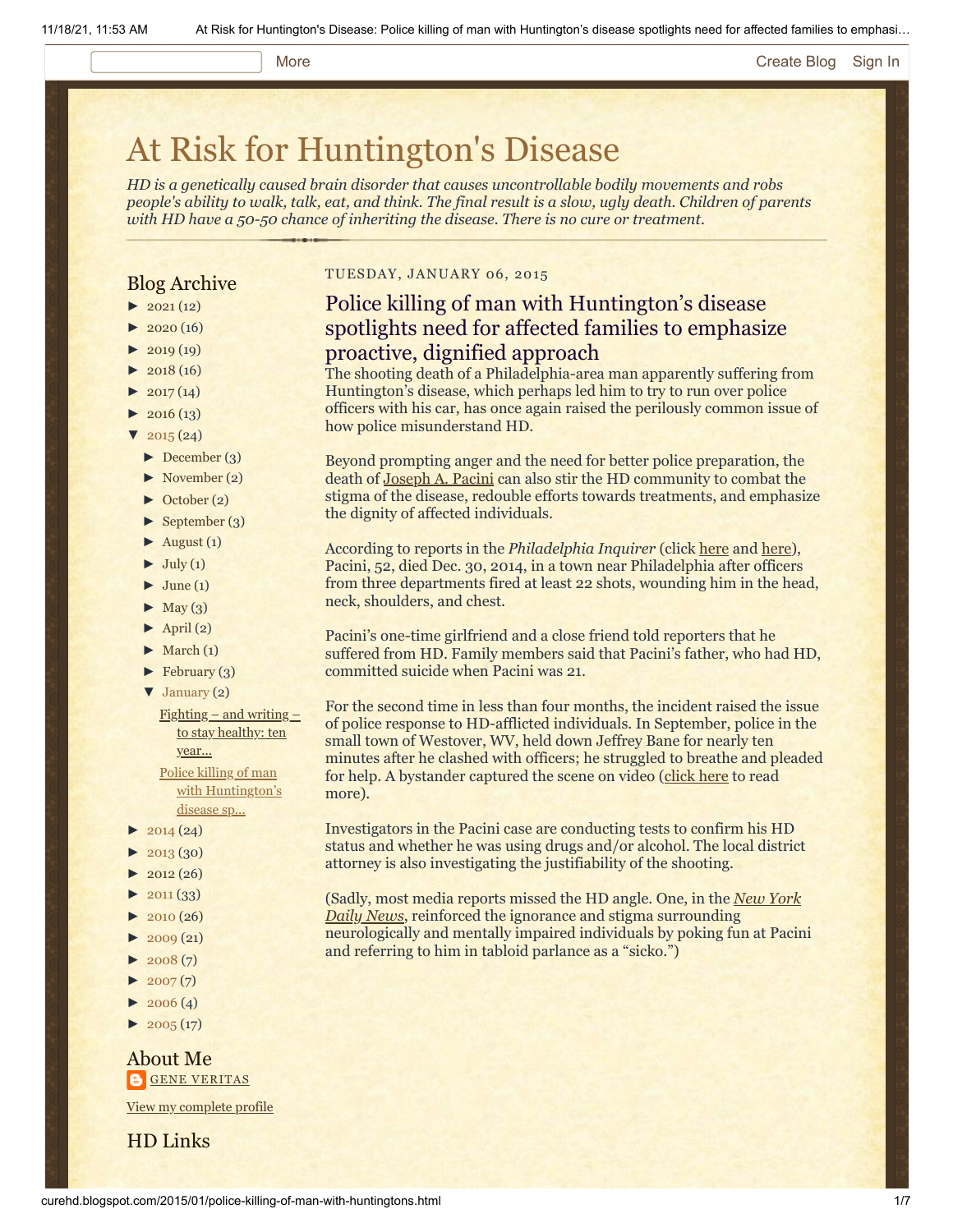11/18/21, 11:53 AM At Risk for Huntington's Disease: Police killing of man with Huntington's disease spotlights need for affected families to emphasi…

[Huntington's](http://www.hdsa.org/) Disease Society of America [International](http://www.huntington-assoc.com/) Huntington **Association** [Huntington's](http://hddrugworks.org/) Disease Drug **Works** [Huntington's](http://www.hdlighthouse.org/) Disease **Lighthouse [Hereditary](http://www.hdfoundation.org/) Disease** Foundation [Huntington's](http://www.hdac.org/) Disease Advocacy Center Thomas [Cellini Huntington's](http://www.ourtchfoundation.org/) **Foundation** HDSA Orange County (CA) **[Affiliate](http://www.hdsaoc.org/)** HD Free with [PGD!](http://www.hdfreewithpgd.com/) [Stanford](http://www.stanford.edu/group/hopes/) HOPES Earth Source [CoQ10,](http://www.escoq10.com/) Inc.

# HD Blogs and Individuals

Chris Furbee: [Huntingtons](http://www.huntingtonsdance.org/) **Dance** Angela F.: Surviving [Huntington's?](http://survivinghuntingtons.blogspot.com/) Heather's [Huntington's](http://heatherdugdale.angelfire.com/) Disease Page



*Joseph A. Pacini (from his Facebook page)*

#### **A volatile situation**

According to the *Inquirer*, Pacini led a troubled life, failing to finish his college studies, posting conspiratorial and threatening YouTube videos, and fighting with his mother, the police, and others.

"[HD] is very often confused with schizophrenia, especially with those who do have the mental disorder predominant in the beginning," Louise Vetter, CEO of the [Huntington's Disease Society of America](http://www.hdsa.org/) (HDSA), told the *Inquirer*. She said that HD can involve "paranoia, anxiety, really, really strong fixation on things."

["HD does not fit well into the norms of society," advocate](http://curehd.blogspot.com/2013/02/no-marine-deserted-on-battlefield-two.html) Jonathan Monkmeyer, a Philadelphia-area resident whose wife Sheryl died of HD in 2009 at 46, said in a Facebook conversation with me. Jonathan did not know Pacini, but as Sheryl's full-time caregiver for many years he understood the awkward and difficult social situations HD people face.

"This describes another tragic end to a difficult life for a person thought to have HD," Martha Nance, M.D., the director of the HDSA Center of Excellence at Hennepin County Medical Center in Minneapolis, MN, and the author of the preface to HDSA's *[Law Enforcement Training Guide](http://www.hdsa.org/living-with-huntingtons/publications/law-enforcement-kit.html)*, wrote in an e-mail after reading press coverage of the incident.

"It is easy to focus on the police departments' actions that directly led to Mr. Pacini's death, and shout for a different approach, criticize the police for 'not knowing he had HD,'" she added. "But I'm not sure that the presence or absence of HD would necessitate a difference in the officers' approach to a volatile situation."

In the Pacini case, mental illness independent of HD seemed to play a role, Dr. Nance observed. She pointed to the "general issue of access to mental health care" as a key factor in such situations.

"In medicine, we believe that the police need to be involved if there are homicidal threats, and we, too, call the police if we feel that we are unsafe or in danger as we see a patient in the clinic or the hospital," Dr. Nance emphasized.

**'Be more public about HD'**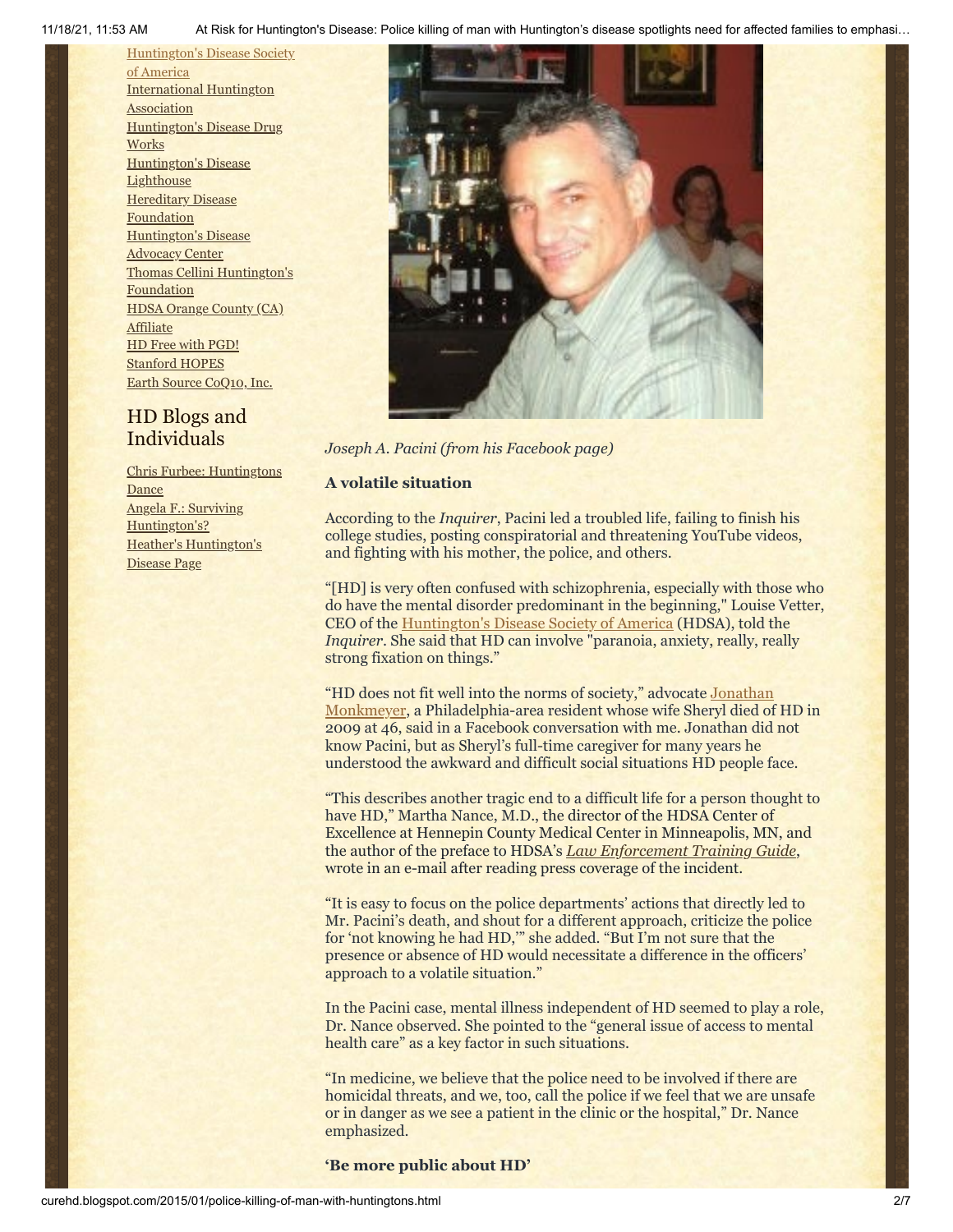"The other issue, and more relevant to the HD community, is WHAT CAN WE DO to keep our Joseph Pacinis from getting to these kinds of crisis points," Dr. Nance continued. "And I think the first thing is to be more public about our disease. HD families, more than anyone else, treat their disease as a terrible secret, a stigma, something to hide and be ashamed of. This creates a mindset that passes through the generations, that HD is like being in a terrible underground tunnel filled only with darkness, and the only way out is suicide, or to emerge with explosiveness and anger."

By avoiding genetic testing and contact with doctors, HD people "delude themselves into thinking that they are not entering the dark tunnel," she wrote.

The community needs to stop viewing HD "with hopelessness and despair," she added.

"What makes a difference is what you do BEFORE you die," she wrote. "I can tell any number of amazing stories of amazing people with HD and their families who have done amazing things for themselves, each other, the HD community, and the world at large. There IS life after a diagnosis of HD, but it can't emerge if you are stuck in the dark tunnel."

*Everybody* in HD families can and should to get involved, Dr. Nance observed.

"If you are scared, find a support group, or talk to your parent, sister, cousin, friend, pastor, teacher, or perhaps even your doctor," she wrote. "If you have a family member who is unconnected, floating out there, undiagnosed, struggling, reach out to them. Bring them to an HD meeting, or have them come with you to YOUR appointment."

#### **Enroll-HD: proactive participation**

I was numbed by the news of Joseph Pacini's death.

After I had explored the Jeffrey Bane incident and then noted in  $\frac{my \text{ most}}{my}$ [recent article that HD activists had skillfully reacted by building HD](http://curehd.blogspot.com/2014/12/six-cool-la-ladies-bare-truth-about.html) awareness at an international police officers' conference just weeks later, the Pacini incident seemed surreal.

Emotionally, I cast about for a way to react. I concluded that I could do nothing in the case of someone who had already died.

Then, reflecting on Dr. Nance's encouraging words, I focused on how I could best contribute to the cause: I went for my January 5 appointment to register in [Enroll-HD,](http://www.enroll-hd.org/html/about?enrollsid=9a50e6d82da667f2fbcf1702f66e31f0) a worldwide registry and observational study of HD patients, HD gene carriers like me, untested at-risk individuals, family members, and volunteers.

Enroll-HD aims to facilitate scientific understanding of HD, identify potential participants in all-crucial clinical trials, and therefore speed the [process of finding treatments. Enroll-HD is sponsored by the CHDI](http://chdifoundation.org/) Foundation, Inc., the non-profit virtual biotech focused solely on developing HD therapies.

I recalled what Joe Giuliano, CHDI's director of clinical operations and the chief Enroll-HD administrator, told me last year: the larger the pool of potential clinical trial participants, the faster trials can take place.

At the HDSA Center of Excellence for Family Services and Research at the University of California, San Diego, I provided a research assistant with information on my health and HD status, answered several health- and HD-related questionnaires, performed a battery of cognitive tests, underwent a neurological exam, and gave three vials of blood, which will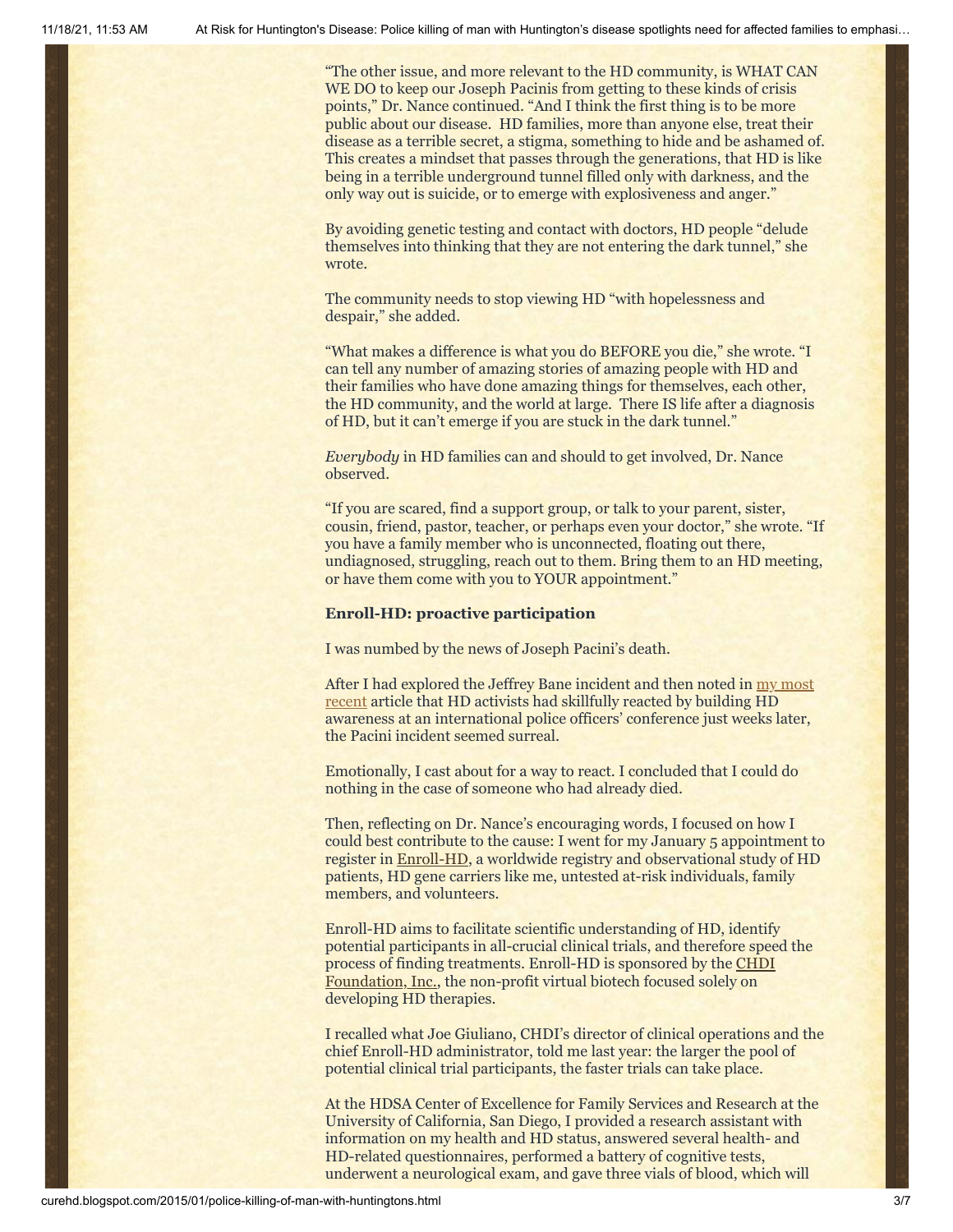11/18/21, 11:53 AM At Risk for Huntington's Disease: Police killing of man with Huntington's disease spotlights need for affected families to emphasi…

be used to confirm my gene-positive status and provide evidence in the search for HD biomarkers (signs of the disease that can be used to test the efficacy of potential drugs).

I also participated in several HD research studies sponsored by the Center of Excellence.



*A nurse (above) prepares to draw blood from Gene Veritas for the Enroll-HD study (photo by Ajay Nathan, HDSA Center of Excellence research assistant). Below, Gene Veritas and Ajay Nathan discuss Gene's participation in Enroll-HD (photo by Andrew Herndon, HDSA Center of Excellence).*



#### **Striving for a life lived well**

During the four hours of testing, I worried that I might someday lose control as Joseph Pacini did.

My thoughts were troubled: what if I act aggressively towards my wife and daughter?

I found strength in Dr. Nance's concluding observation about the HDaffected and gene carriers:

"A life lived WELL with HD can resonate into future generations just as easily as a difficult life or a terrible death."

As long as I can, I will strive to defeat HD by assisting in the search for treatments and by spreading awareness and understanding.

**EE**O

Posted by Gene [Veritas](https://www.blogger.com/profile/03599828959793084715) at [7:29](http://curehd.blogspot.com/2015/01/police-killing-of-man-with-huntingtons.html) AM MB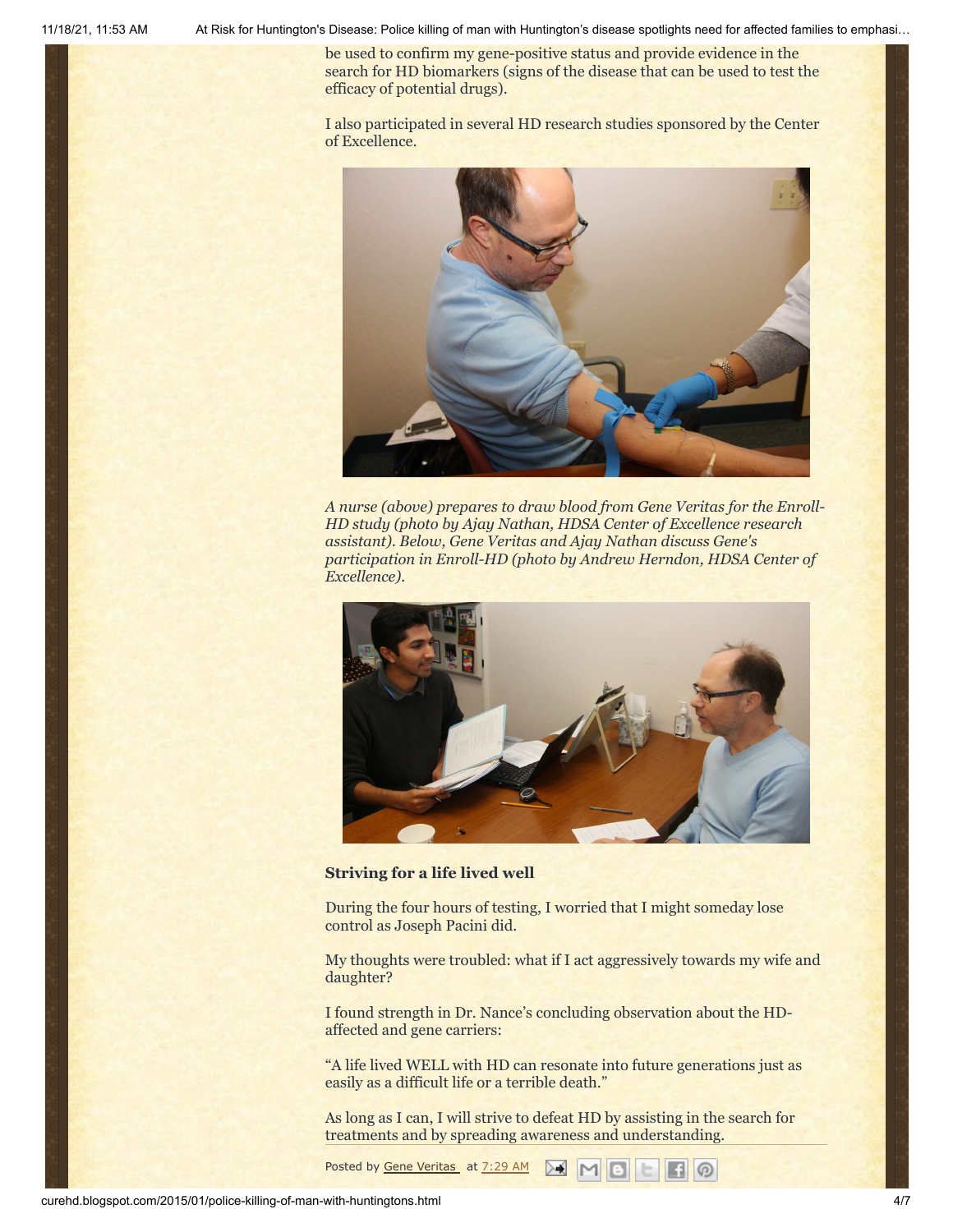Labels: [advocate](http://curehd.blogspot.com/search/label/advocate) , [aggressiveness](http://curehd.blogspot.com/search/label/aggressiveness) , [CHDI](http://curehd.blogspot.com/search/label/CHDI) , [diagnosis](http://curehd.blogspot.com/search/label/diagnosis) , [Enroll-HD](http://curehd.blogspot.com/search/label/Enroll-HD) , HD gene [carrier](http://curehd.blogspot.com/search/label/HD%20gene%20carrier) , [Huntington's](http://curehd.blogspot.com/search/label/Huntington%27s%20disease) disease, [Jeffrey](http://curehd.blogspot.com/search/label/Jeffrey%20Bane) Bane, [Joseph](http://curehd.blogspot.com/search/label/Joseph%20Pacini) Pacini, [Martha](http://curehd.blogspot.com/search/label/Martha%20Nance) Nance, police [shooting](http://curehd.blogspot.com/search/label/police%20shooting), [schizophrenia](http://curehd.blogspot.com/search/label/schizophrenia) , [stigma](http://curehd.blogspot.com/search/label/stigma) , [suicide](http://curehd.blogspot.com/search/label/suicide) , [support](http://curehd.blogspot.com/search/label/support%20group) group , [symptoms](http://curehd.blogspot.com/search/label/symptoms)

#### 7 comments:

#### **Jimmy Pollard said...**

Wonderful piece, Ken!!!! Thanks for this! The sTruggle continues...

8:28 AM, [January](http://curehd.blogspot.com/2015/01/police-killing-of-man-with-huntingtons.html?showComment=1420561690900#c8995184468483638262) 06, 2015

## **[Unknown](https://www.blogger.com/profile/01684599173093456207) said...**

Thank you for your positive response to this tragic situation.

8:35 AM, [January](http://curehd.blogspot.com/2015/01/police-killing-of-man-with-huntingtons.html?showComment=1420562152769#c2634702887066966819) 06, 2015

#### **Dave Hodgson said...**

Ken, as usual, you caught the crux of the matter: more public awareness of HD and its many different symptoms. Thanks for all you do for the HD Community!

9:26 AM, [January](http://curehd.blogspot.com/2015/01/police-killing-of-man-with-huntingtons.html?showComment=1420565186991#c8479401472687835594) 06, 2015

#### **Judy Roberson said...**

Your article is a must read for everyone in our community. Dr. Nance's thoughts on stigma are true but I never thought of it this way: "HD families, more than anyone else, treat their disease as a terrible secret, a stigma, something to hide and be ashamed of." We can each make a difference by join studies and trials! I'm going to look into Enroll-HD.

2:19 PM, [January](http://curehd.blogspot.com/2015/01/police-killing-of-man-with-huntingtons.html?showComment=1420582769186#c317171034165741992) 06, 2015

#### **Anonymous said...**

My friend from Waverly my got beat twice from Sayre police and she has HD

6:21 PM, [January](http://curehd.blogspot.com/2015/01/police-killing-of-man-with-huntingtons.html?showComment=1420597299444#c3988699740426651498) 06, 2015

#### **[Unknown](https://www.blogger.com/profile/14017544344246279547) said...**

Thank you for your post. Joe was my brother. I can tell you that for years we have been trying, to no avail, to get him to see a doctor. He refused to even acknowledge the problem. Eventually he became convinced that we were just trying to control him and that we were somehow evil. This disease has ravaged my family. My father had it and my sister is currently in a nursing home with it. There was no stigma. We pleaded with Joe to get help. Whether it was HD or something else we just wanted him to get help. You are right. The police need to do what they can to protect themselves and the public. We do not in any way blame them for what Joe forced them to do. We believe he wanted to end his pain.

6:43 PM, [January](http://curehd.blogspot.com/2015/01/police-killing-of-man-with-huntingtons.html?showComment=1420598615452#c6076387572157881000) 06, 2015

#### **[Unknown](https://www.blogger.com/profile/02238664992942196075) said...**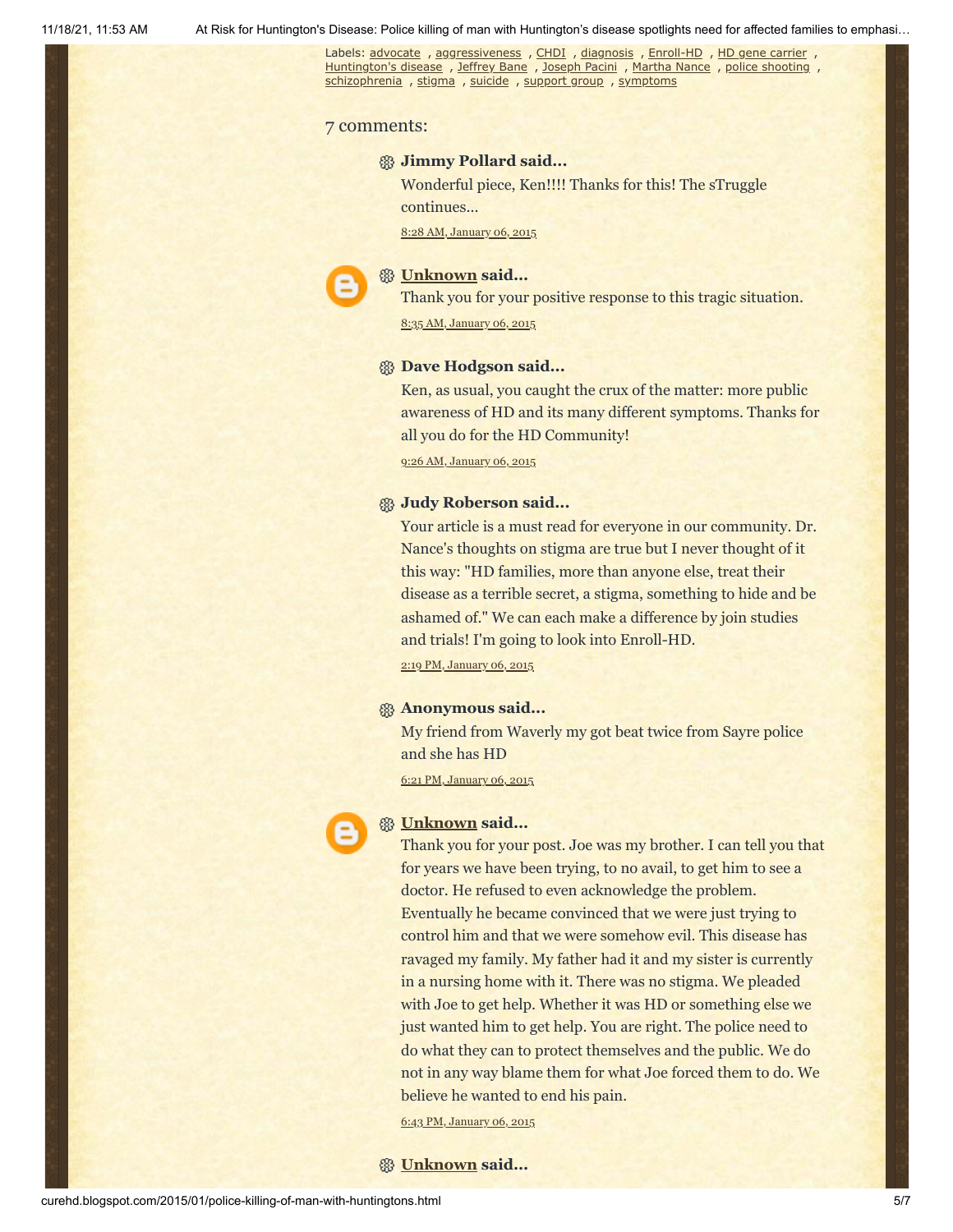This could have been my Andrew..... he was diagnosed with HD in 2005 and tried hard to be independent and refused to take medicines for his psychosis because he believed he was ok. He started with the emotional/behaviorial aspect of the disease. He, too, suffered paranoia, delusions, especially about the FBI. He threatened his former girlfriend on FB and his mom took action. She called authorities and explained HD to them. She explained he was harmless even though he made a threat. But he needed to be taken to the ER and then to the psych ward. In 2 months, Andrew was given medicine and B12 injections which stabilized his psychosis and brought him back to his calm, sweet, witty, intelligent self. He has not had any yelling outbursts and his delusions have stopped. He is the guy pictured in my profile picture. This situation saddens me on both sides of the issue. 1. This man was not diagnosed.... but he clearly had mental health issues regardless of HD. The police did not know if he was a murderer like the man who killed a state trooper in the autumn and fled into he woods. He was finally found. As a law enforcement officer, who is trying to protect the community and themselves, can't always second guess the individual. They have to take the threats seriously. 2. On the other hand, the police went way over board: shot 22 times?? Why didn't they shoot the tires? Stop the vehicle? There were better ways the officers should have handled the situation. Calling the car a weapon is outrageous. Police need better training in all mental health issues. 3. If he was arrested before and let go, they had a file on him. Perhaps they should have done some background research on this individual and then, they could have handled it differently knowing this man needed HELP...... He was not a murderer..... 4. This poor soul should have been on medicine. Or taken to the ER and a psych ward to get him on meds. HD takes away the rational part of the brain. My Andrew was diagnosed and it is very common to refuse meds. It is a standard part of HD to be in denial. It isn't from secrecy, but that area of the brain that doesn't work properly. Many friends on the HD support sites share how their loved one refuses meds. 5. So, not only do we all need to share HD and make law enforcement aware of HD, we need to figure out a way to HELP our HD friends take the proper meds to help with the psychosis. Even on meds, HD friends can be violent. But if the police are aware of all that, know who these people are, then violent deaths like this one can be avoided. Police need to know the community and who they are dealing with. That goes for any mental health issues. 6. I am proud of Andrew's mom for stepping in and having her loving son taken into custody. She has her son back to himself, on proper meds, and living with HD as best he can. In the face of this disease, MY Soulmate is fighting to LIVE each day as best he can. He's cheerful, witty, and very loving. I came back into his life after